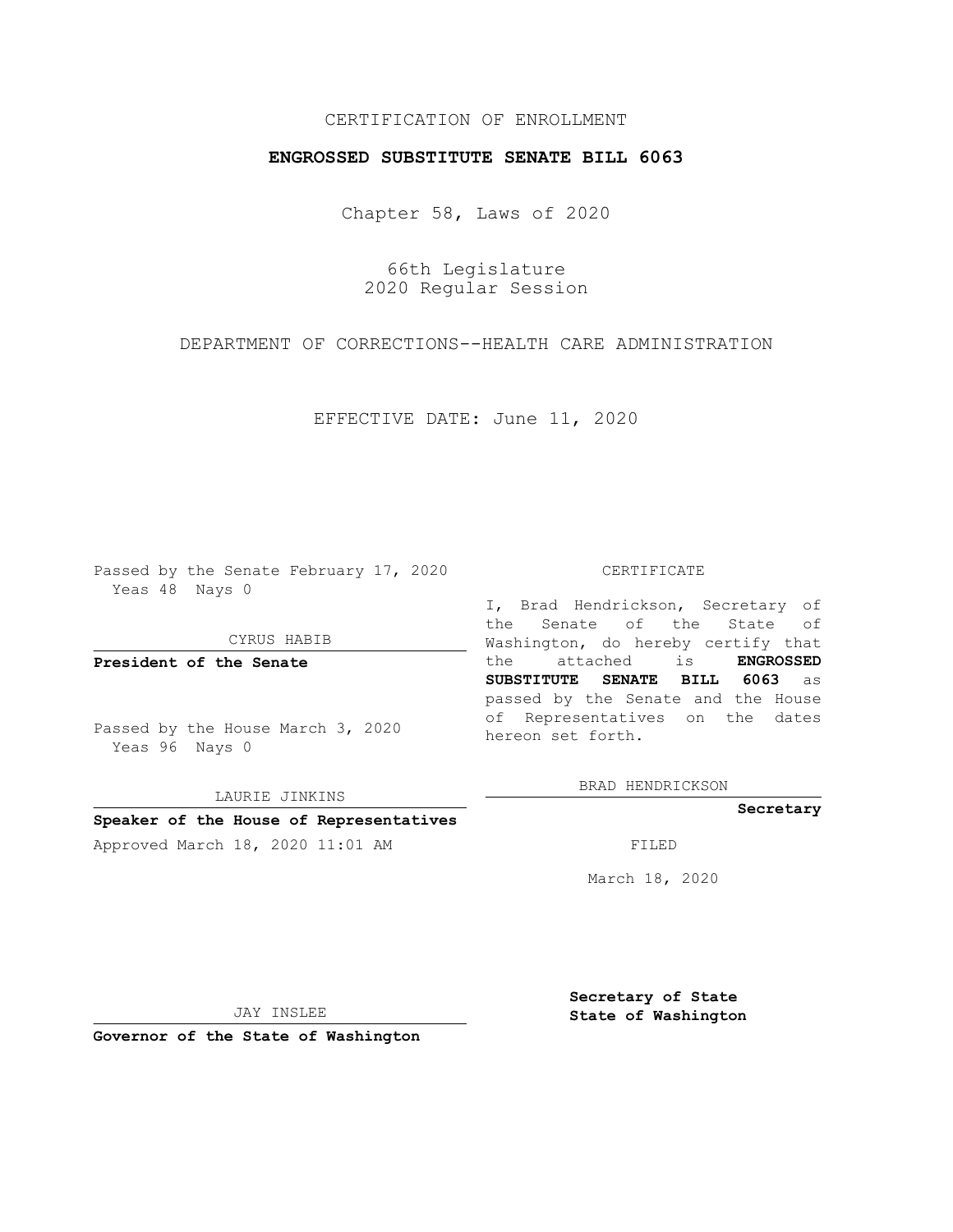### **ENGROSSED SUBSTITUTE SENATE BILL 6063**

Passed Legislature - 2020 Regular Session

**State of Washington 66th Legislature 2020 Regular Session**

**By** Senate Human Services, Reentry & Rehabilitation (originally sponsored by Senators Wagoner, Kuderer, and Padden)

READ FIRST TIME 02/03/20.

1 AN ACT Relating to improving department of corrections health 2 care administration; amending RCW 72.10.020; and adding a new section 3 to chapter 72.10 RCW.

4 BE IT ENACTED BY THE LEGISLATURE OF THE STATE OF WASHINGTON:

5 NEW SECTION. **Sec. 1.** A new section is added to chapter 72.10 6 RCW to read as follows:

7 (1) The department shall establish minimum job qualifications for 8 the position of prison medical director in accordance with best 9 practices.

10 (2) A candidate for prison medical director must meet the 11 established minimum qualifications to be considered for the position.

12 (3) The established minimum qualifications shall be reviewed by 13 the department every five years or more frequently as the department 14 deems necessary.

 (4) By December 1, 2020, and in compliance with RCW 43.01.036, the department shall report to the appropriate committees of the legislature the minimum job qualifications established and the status of implementing the minimum job qualifications throughout the 19 department's correctional facilities.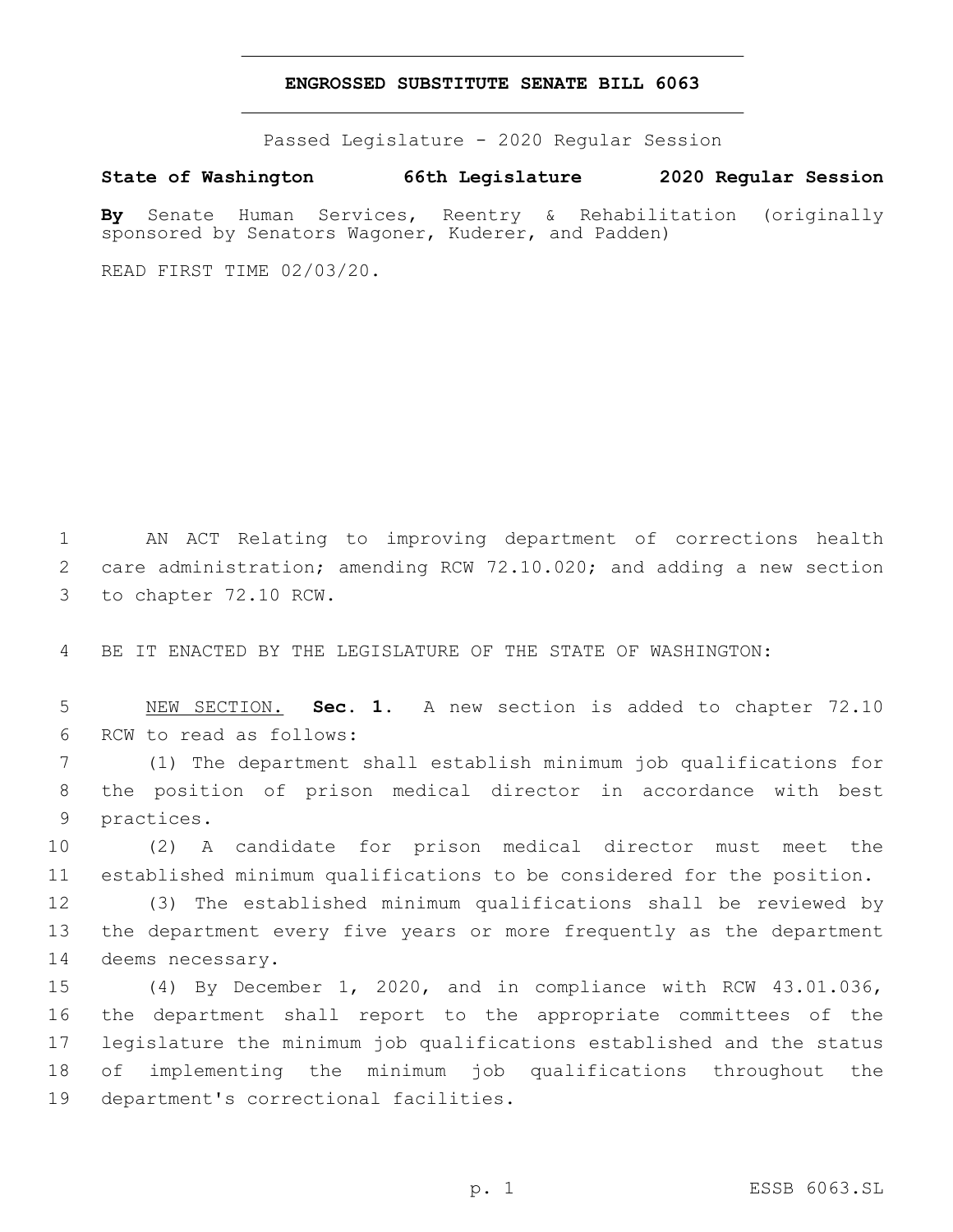**Sec. 2.** RCW 72.10.020 and 2016 c 197 s 8 are each amended to 2 read as follows:

 (1) Upon entry into the correctional system, offenders shall receive an initial medical examination. The department shall prepare a health profile for each offender that includes at least the following information: (a) An identification of the offender's serious medical and dental needs; (b) an evaluation of the offender's capacity for work and recreation; and (c) a financial assessment of the offender's ability to pay for all or a portion of his or her health care services from personal resources or private insurance.

 (2)(a) The department may develop and implement a plan for the delivery of health care services and personal hygiene items to offenders in the department's correctional facilities, at the discretion of the secretary, and in conformity with federal law.

 (b) To discourage unwarranted use of health care services caused 16 by unnecessary visits to health care providers, offenders shall participate in the costs of their health care services by paying an amount that is commensurate with their resources as determined by the department, or a nominal amount of no less than four dollars per visit, as determined by the secretary. Under the authority granted in RCW 72.01.050(2), the secretary may authorize the superintendent to collect this amount directly from an offender's institution account. All copayments collected from offenders' institution accounts shall be a reduction in the expenditures for offender health care at the 25 department.

 (c) Offenders are required to make copayments for initial health care visits that are offender initiated and, by rule adopted by the department, may be charged a copayment for subsequent visits related to the medical condition which caused the initial visit.

 (d) No offender may be refused any health care service because of 31 indigence.

 (e) At no time shall the withdrawal of funds for the payment of a medical service copayment result in reducing an offender's institution account to an amount less than the level of indigency as 35 defined in chapter 72.09 RCW.

 (3)(a) The secretary shall adopt, by rule, a uniform policy relating to the distribution and replenishment of personal hygiene items for inmates incarcerated in all department institutions. The policy shall provide for the initial distribution of adequate